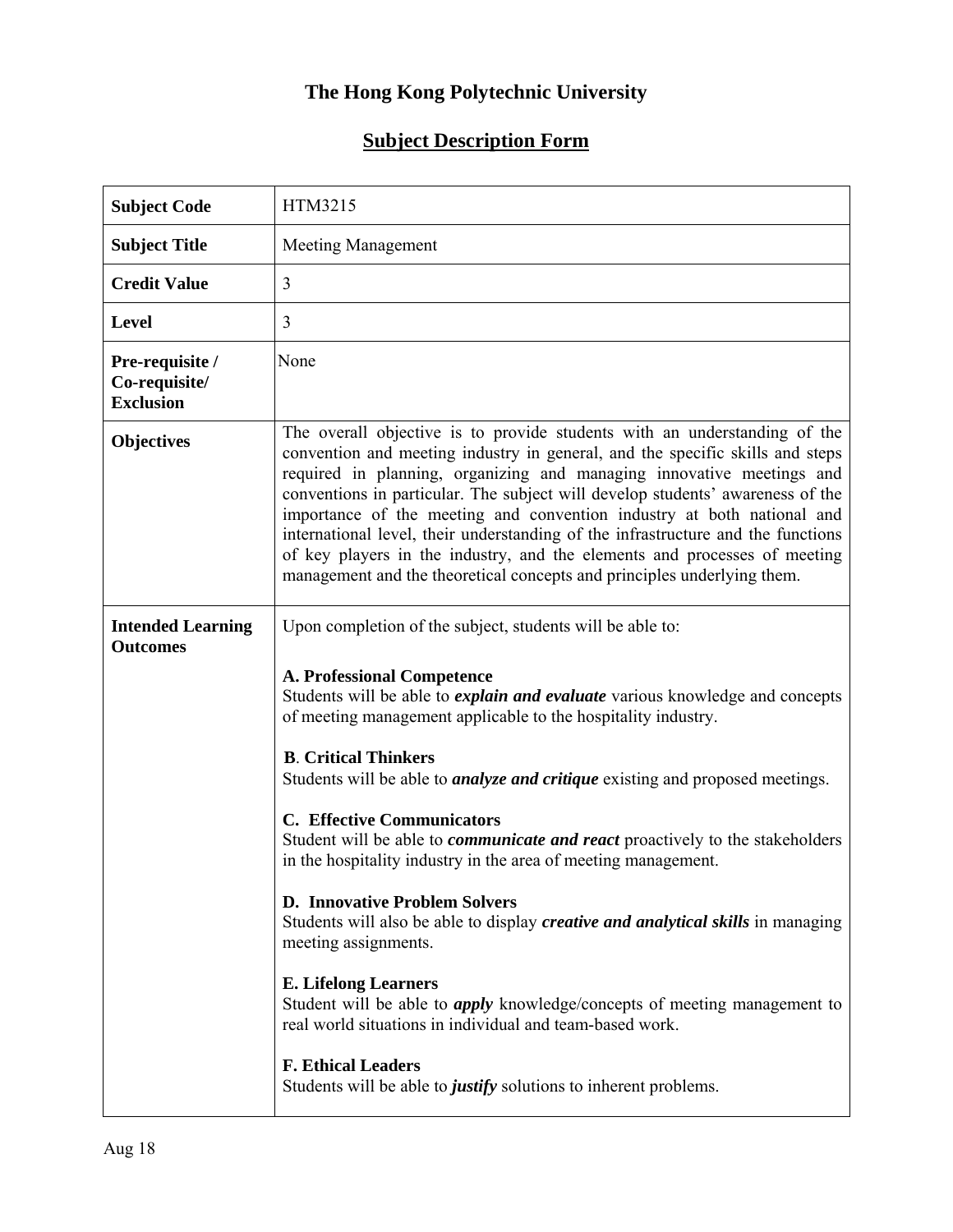| <b>Subject Synopsis/</b>                       | Key topics to be addressed in this subject (Subject to regular update)                                                                                                                                                                             |  |  |  |  |  |
|------------------------------------------------|----------------------------------------------------------------------------------------------------------------------------------------------------------------------------------------------------------------------------------------------------|--|--|--|--|--|
| <b>Indicative Syllabus</b>                     |                                                                                                                                                                                                                                                    |  |  |  |  |  |
|                                                | 1.<br><b>Introduction to the Industry</b>                                                                                                                                                                                                          |  |  |  |  |  |
|                                                | Historical perspective, current size and scope of the industry, overview of                                                                                                                                                                        |  |  |  |  |  |
|                                                | individual sectors and key players                                                                                                                                                                                                                 |  |  |  |  |  |
|                                                | 2.<br><b>Role of the Meeting Manager</b>                                                                                                                                                                                                           |  |  |  |  |  |
|                                                | Types of meeting managers, skill requirements and responsibilities                                                                                                                                                                                 |  |  |  |  |  |
|                                                | <b>Meeting Management Process</b><br>Elements of the meeting management process, overall structure and<br>timelines, national versus international meeting management<br>considerations                                                            |  |  |  |  |  |
|                                                | <b>Site Selection</b><br>4.<br>Site selection criteria, relevance of site selection factors to different clients, site<br>selection decision-making process                                                                                        |  |  |  |  |  |
|                                                |                                                                                                                                                                                                                                                    |  |  |  |  |  |
|                                                | 5.<br><b>Budgeting, Negotiation, and Contracts</b><br>Budget items, budget preparation, negotiation strategies and contract clauses.                                                                                                               |  |  |  |  |  |
|                                                | <b>Program Design</b><br>Sequence of program elements, creative social programs, selection of speakers.                                                                                                                                            |  |  |  |  |  |
|                                                | 7.<br><b>Marketing and Promotion</b><br>Marketing objectives, promotion plan, budget, tools and strategies                                                                                                                                         |  |  |  |  |  |
|                                                | 8.<br><b>Registration</b>                                                                                                                                                                                                                          |  |  |  |  |  |
|                                                | 9.<br><b>On-site Logistics and Post-meeting Evaluation</b><br>On-line registration, on-site management                                                                                                                                             |  |  |  |  |  |
|                                                | 10.<br><b>Future Trends</b><br>Impact of business, social, technological and political trends on meeting<br>management                                                                                                                             |  |  |  |  |  |
| <b>Teaching/Learning</b><br><b>Methodology</b> | Interactive lectures will be given with class discussions and<br>1.<br>illustrations of real world case as examples.                                                                                                                               |  |  |  |  |  |
|                                                | 2.<br><b>Tutorials</b> will be conducted by directing students to guided readings<br>and current issues. Problems will be raised for group discussions in the<br>tutorials.                                                                        |  |  |  |  |  |
|                                                | 3.<br>Group Project will be developed by small groups of students. Students<br>are required to prepare a meeting plan and report on management<br>issues. Team members have to submit both a written report to<br>demonstrate their understanding. |  |  |  |  |  |
|                                                | Guest speaker(s) would be invited to give lectures/seminars on<br>4.<br>specific issues related to meeting management in order to enhance<br>students' understanding of the theories learnt and their applications.                                |  |  |  |  |  |
|                                                | 5.<br><b>Field trip</b> may be used to allow students to have an appreciation of                                                                                                                                                                   |  |  |  |  |  |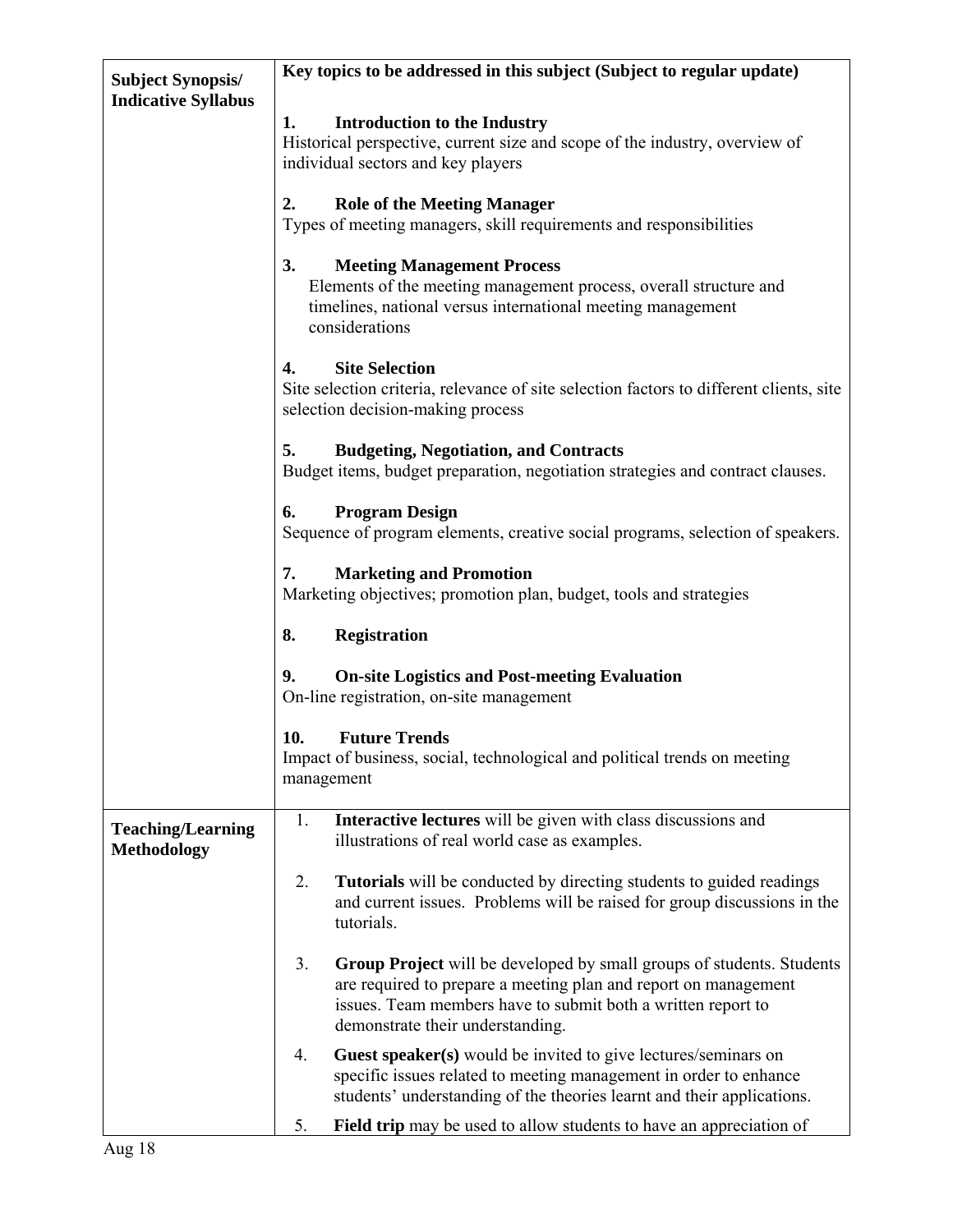|                                                                 | tourism business operation and relate it to relevant theories studied in<br>the classroom. (Teaching Hotel with different room and set-up)                                                                                                                                                                                                                                                                                                                                                                                                                                                                                                                                                                                                                                                                                              |                            |            |                                                                                   |               |            |            |            |  |
|-----------------------------------------------------------------|-----------------------------------------------------------------------------------------------------------------------------------------------------------------------------------------------------------------------------------------------------------------------------------------------------------------------------------------------------------------------------------------------------------------------------------------------------------------------------------------------------------------------------------------------------------------------------------------------------------------------------------------------------------------------------------------------------------------------------------------------------------------------------------------------------------------------------------------|----------------------------|------------|-----------------------------------------------------------------------------------|---------------|------------|------------|------------|--|
| <b>Assessment</b><br><b>Methods</b> in<br><b>Alignment with</b> | Specific assessment<br>methods/tasks                                                                                                                                                                                                                                                                                                                                                                                                                                                                                                                                                                                                                                                                                                                                                                                                    | $\frac{0}{0}$<br>weighting |            | Intended subject learning outcomes to<br>be assessed (Please tick as appropriate) |               |            |            |            |  |
| <b>Intended Learning</b><br><b>Outcomes</b>                     |                                                                                                                                                                                                                                                                                                                                                                                                                                                                                                                                                                                                                                                                                                                                                                                                                                         |                            | A          | $\bf{B}$                                                                          | $\mathcal{C}$ | D          | E          | F          |  |
|                                                                 | <b>Class Participation</b>                                                                                                                                                                                                                                                                                                                                                                                                                                                                                                                                                                                                                                                                                                                                                                                                              | 15%                        | $\sqrt{}$  | $\sqrt{}$                                                                         |               | $\sqrt{ }$ | $\sqrt{}$  | $\sqrt{}$  |  |
|                                                                 | Group Project                                                                                                                                                                                                                                                                                                                                                                                                                                                                                                                                                                                                                                                                                                                                                                                                                           | 25%                        | $\sqrt{ }$ | $\sqrt{ }$                                                                        |               | $\sqrt{ }$ | $\sqrt{ }$ | $\sqrt{}$  |  |
|                                                                 | Mid-Term Test<br>(Individual)                                                                                                                                                                                                                                                                                                                                                                                                                                                                                                                                                                                                                                                                                                                                                                                                           | 20%                        | $\sqrt{ }$ |                                                                                   |               | $\sqrt{}$  | $\sqrt{}$  | $\sqrt{}$  |  |
|                                                                 | Final Exam<br>(Individual)                                                                                                                                                                                                                                                                                                                                                                                                                                                                                                                                                                                                                                                                                                                                                                                                              | 40%                        | $\sqrt{ }$ | $\sqrt{ }$                                                                        |               |            | $\sqrt{}$  | $\sqrt{ }$ |  |
|                                                                 | <b>Total</b>                                                                                                                                                                                                                                                                                                                                                                                                                                                                                                                                                                                                                                                                                                                                                                                                                            | 100 %                      |            |                                                                                   |               |            |            |            |  |
|                                                                 | intended learning outcomes:<br>The continuous assessment component comprises of a range of assessment<br>methods such as a written individual assignment, a written group project and a<br>project presentation.<br>A mid-term test is used to assess students' understanding of key terms and<br>processes related to meeting management.<br>A Group Project comprising a written project report will assess students'<br>understanding of the topic, power of critical thinking and creativity in their<br>report and presentation. Their ability to answer enquiries from peers and<br>teacher will also be assessed.<br>An examination will be employed to test the students' understanding of the<br>knowledge of meeting management approaches and their ability in answering<br>applied problems relating to meeting management. |                            |            |                                                                                   |               |            |            |            |  |
| <b>Student Study</b><br><b>Effort Expected</b>                  | Class contact:                                                                                                                                                                                                                                                                                                                                                                                                                                                                                                                                                                                                                                                                                                                                                                                                                          |                            |            |                                                                                   |               |            |            |            |  |
|                                                                 | Lecture<br>٠                                                                                                                                                                                                                                                                                                                                                                                                                                                                                                                                                                                                                                                                                                                                                                                                                            |                            |            |                                                                                   |               | 52 Hrs.    |            |            |  |
|                                                                 | Tutorial<br>13 Hrs.<br>٠                                                                                                                                                                                                                                                                                                                                                                                                                                                                                                                                                                                                                                                                                                                                                                                                                |                            |            |                                                                                   |               |            |            |            |  |
|                                                                 | Other student study effort:                                                                                                                                                                                                                                                                                                                                                                                                                                                                                                                                                                                                                                                                                                                                                                                                             |                            |            |                                                                                   |               |            |            |            |  |